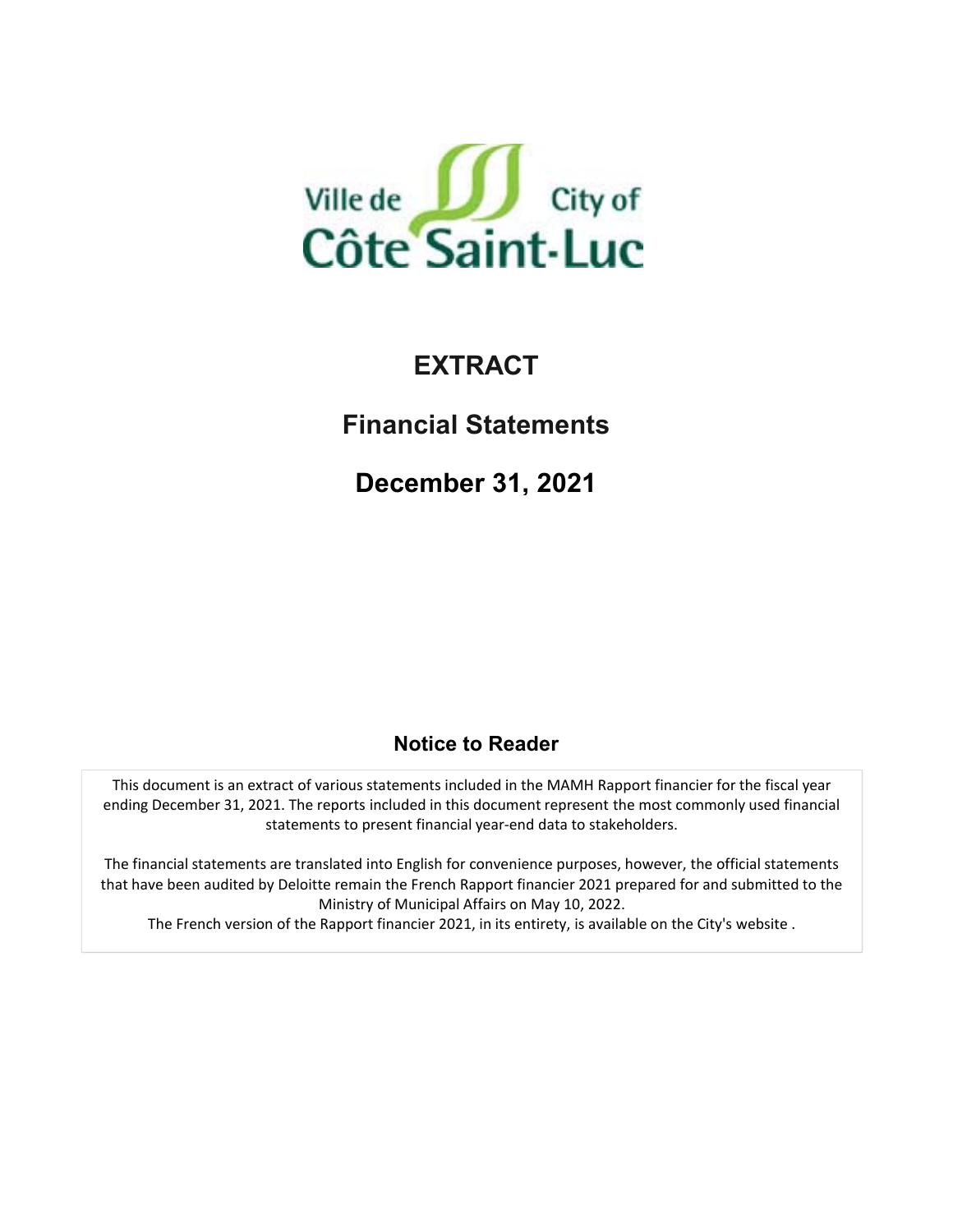#### **City of Côte Saint-Luc TABLE OF CONTENTS**

| <b>FINANCIAL REPORT</b>                                           | Page |
|-------------------------------------------------------------------|------|
| <b>Statement of Operations</b>                                    |      |
| (Page S7 of the official MAMOT Rapport financier 2021)            |      |
| <b>Statement of Financial Position</b>                            | 2    |
| (Page S8 of the official MAMOT Rapport financier 2021)            |      |
| Statement of the Change in Net Debt                               | 3    |
| (Page S9 of the official MAMOT Rapport financier 20201            |      |
| <b>Statement of Cash Flows</b>                                    | 4    |
| (Page S10 of the official MAMOT Rapport financier 2021)           |      |
| Statement of Operating Surplus for Tax Purposes                   | 5    |
| (Page S17 of the official MAMOT Rapport financier 2021)           |      |
| Statement of Surplus of Capital Asset Activities for Tax Purposes | 6    |
| (Page S18 of the official MAMOT Rapport financier 2021)           |      |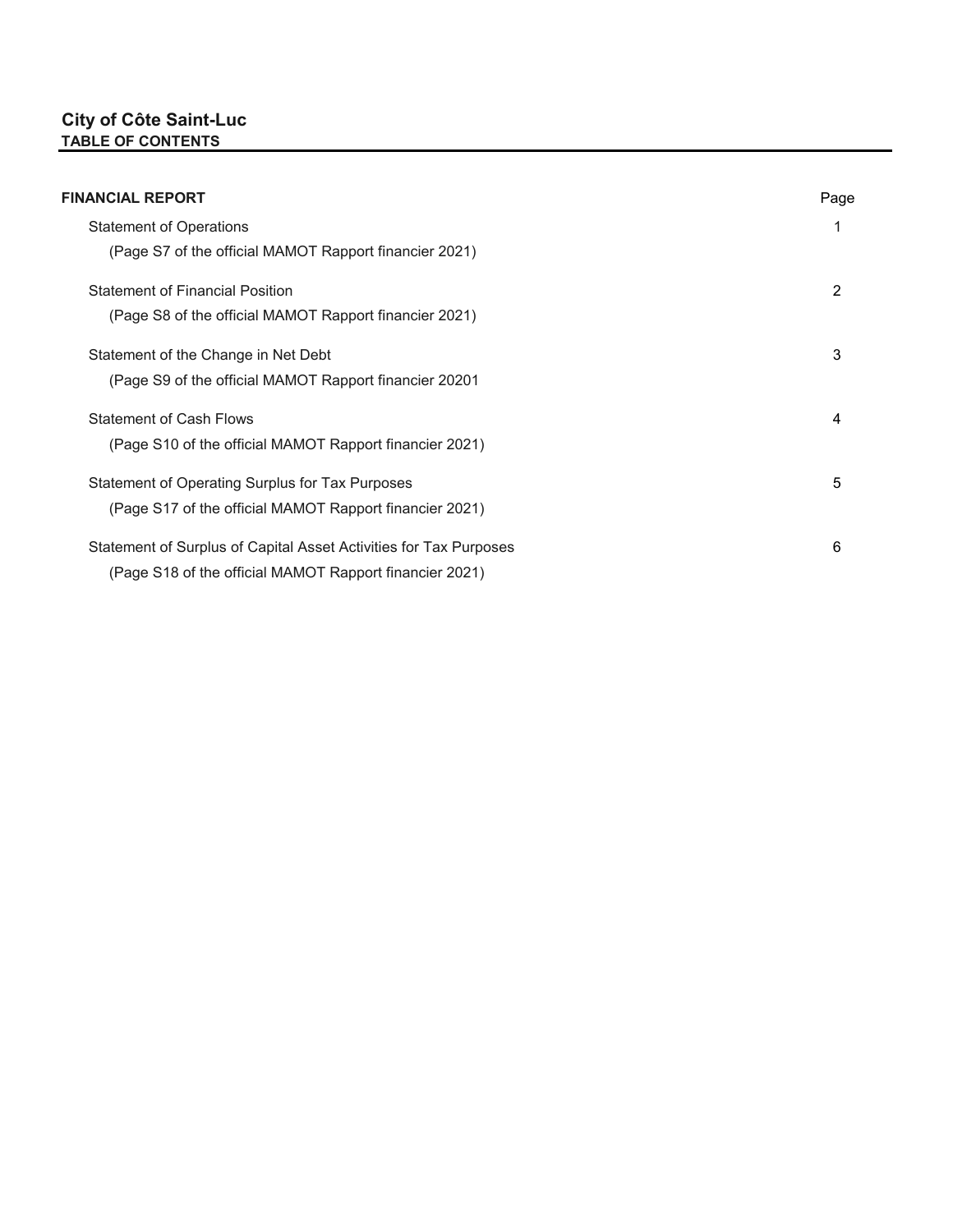#### **City of Côte Saint-Luc STATEMENT OF OPERATIONS** for the year ended December 31, 2021

|                                                                  | 2021          |            | 2020       |  |
|------------------------------------------------------------------|---------------|------------|------------|--|
|                                                                  | <b>Budget</b> | Actual     | Actual     |  |
|                                                                  | \$            | \$         | \$         |  |
| <b>REVENUES</b>                                                  |               |            |            |  |
| <b>Taxes</b>                                                     | 65,473,520    | 66,191,296 | 64,871,581 |  |
| Payments in lieu of taxes                                        | 1,558,800     | 1,685,786  | 1,537,824  |  |
| Transfers (Grants)                                               | 1,176,680     | 3,363,281  | 5,271,728  |  |
| Services rendered                                                | 2,309,000     | 1,157,102  | 768,858    |  |
| Fee collection                                                   | 3,397,300     | 6,020,670  | 4,654,471  |  |
| Fines and penalties                                              | 375,000       | 647,498    | 436,510    |  |
| Investments income                                               |               | 0          | 0          |  |
| Other interest revenues                                          | 627,000       | 688,849    | 453,260    |  |
| Other revenues                                                   | 351,050       | 525,888    | 818,312    |  |
|                                                                  | 75,268,350    | 80,280,370 | 78,812,544 |  |
| <b>EXPENDITURES</b>                                              |               |            |            |  |
| General administration                                           | 12,158,863    | 12,613,934 | 8,345,127  |  |
| Public security                                                  | 13,464,111    | 13,421,909 | 14,796,978 |  |
| Transportation                                                   | 14,742,784    | 16,476,888 | 16,885,803 |  |
| Environmental hygiene                                            | 10,236,046    | 10,104,766 | 9,280,564  |  |
| Health and welfare                                               | 397,130       | 407,465    | 414,749    |  |
| Urban planning and development                                   | 2,367,287     | 2,328,937  | 2,028,939  |  |
| Recreation and culture                                           | 17,027,339    | 18,803,430 | 17,174,951 |  |
| Financing expenses                                               | 1,247,070     | 1,384,749  | 1,429,394  |  |
|                                                                  | 71,640,630    | 75,542,078 | 70,356,505 |  |
| <b>SURPLUS (DEFICIT) FOR THE YEAR</b>                            | 3,627,720     | 4,738,292  | 8,456,039  |  |
|                                                                  |               |            |            |  |
| ACCUMULATED SURPLUS AT BEGINNING OF YEAR                         |               |            |            |  |
| Accumulated surplus at beginning of year, as previously reported |               | 56,473,316 | 48,017,277 |  |
| Restatement                                                      |               | 0          | 0          |  |
| Accumulated surplus at beginning of year, as restated            |               | 56,473,316 | 48,017,277 |  |
| ACCUMULATED SURPLUS AT END OF YEAR                               |               | 61,211,608 | 56,473,316 |  |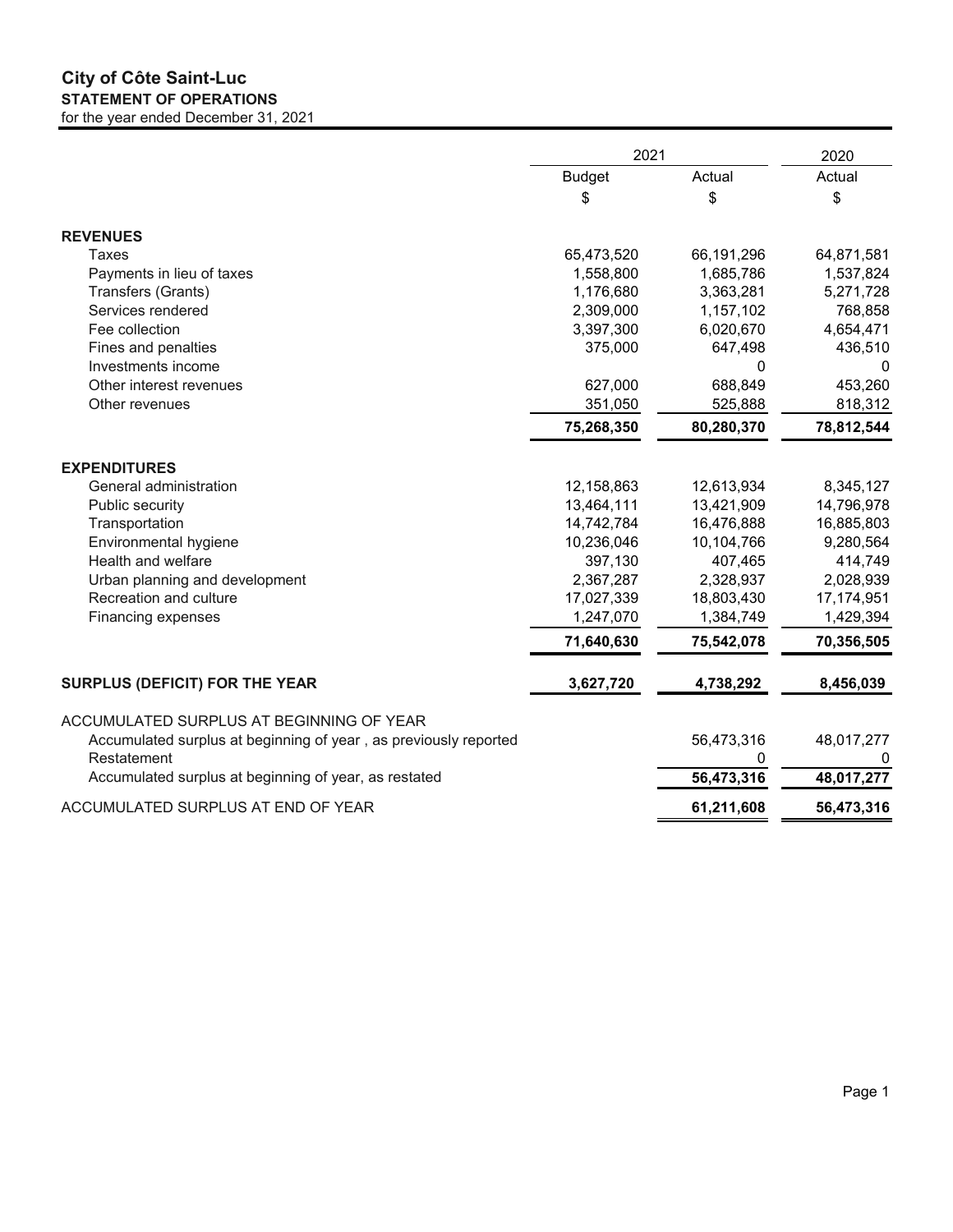#### **City of Côte Saint-Luc STATEMENT OF FINANCIAL POSITION** as at December 31, 2021

|                                                 | 2021        | 2020          |
|-------------------------------------------------|-------------|---------------|
|                                                 | \$          | \$            |
| <b>FINANCIAL ASSETS</b>                         |             |               |
| Cash                                            | 10,771,079  | 12,584,631    |
| Accounts receivable                             | 14,060,112  | 13,087,736    |
| Investments                                     | 0           | 0             |
| Employee future benefits                        | 410,700     | 1,159,500     |
|                                                 |             |               |
|                                                 | 25,241,891  | 26,831,867    |
| <b>LIABILITIES</b>                              |             |               |
| Accounts payable and accrued liabilities        | 9,617,207   | 10,003,190    |
| Deferred revenues                               | 1,167,090   | 1,012,348     |
| Long-term debt                                  | 50,701,685  | 52,004,555    |
|                                                 | 61,485,982  | 63,020,093    |
| <b>NET DEBT</b>                                 | 36,244,091  | 36,188,226    |
|                                                 |             |               |
| <b>NON-FINANCIAL ASSETS</b>                     |             |               |
| Capital assets                                  | 96,952,361  | 92,261,637    |
| Assets held for sale                            | 0           | $\Omega$      |
| Inventories                                     | 245,352     | 245,796       |
| Other non-financial assets                      | 257,986     | 154,109       |
|                                                 | 97,455,699  | 92,661,542    |
| <b>ACCUMULATED SURPLUS</b>                      | 61,211,608  | 56,473,316    |
|                                                 |             |               |
| Unrestricted operating surplus - operating      | 11,404,146  | 9,251,600     |
| Unrestricted operating surplus - pension plan   | 410,700     | 1,159,500     |
| Restricted operating surplus                    | 5,266,291   | 4,177,609     |
| Reserved funds                                  | 3,228,021   | 3,251,154     |
| Amount to be taxed or funded in the future      | (150,000)   | (199,900)     |
| Surplus (deficit) from capital asset activities | (4,321,186) | (1, 299, 479) |
| Net investment in capital assets                | 45,373,636  | 40,132,832    |
|                                                 | 61,211,608  | 56,473,316    |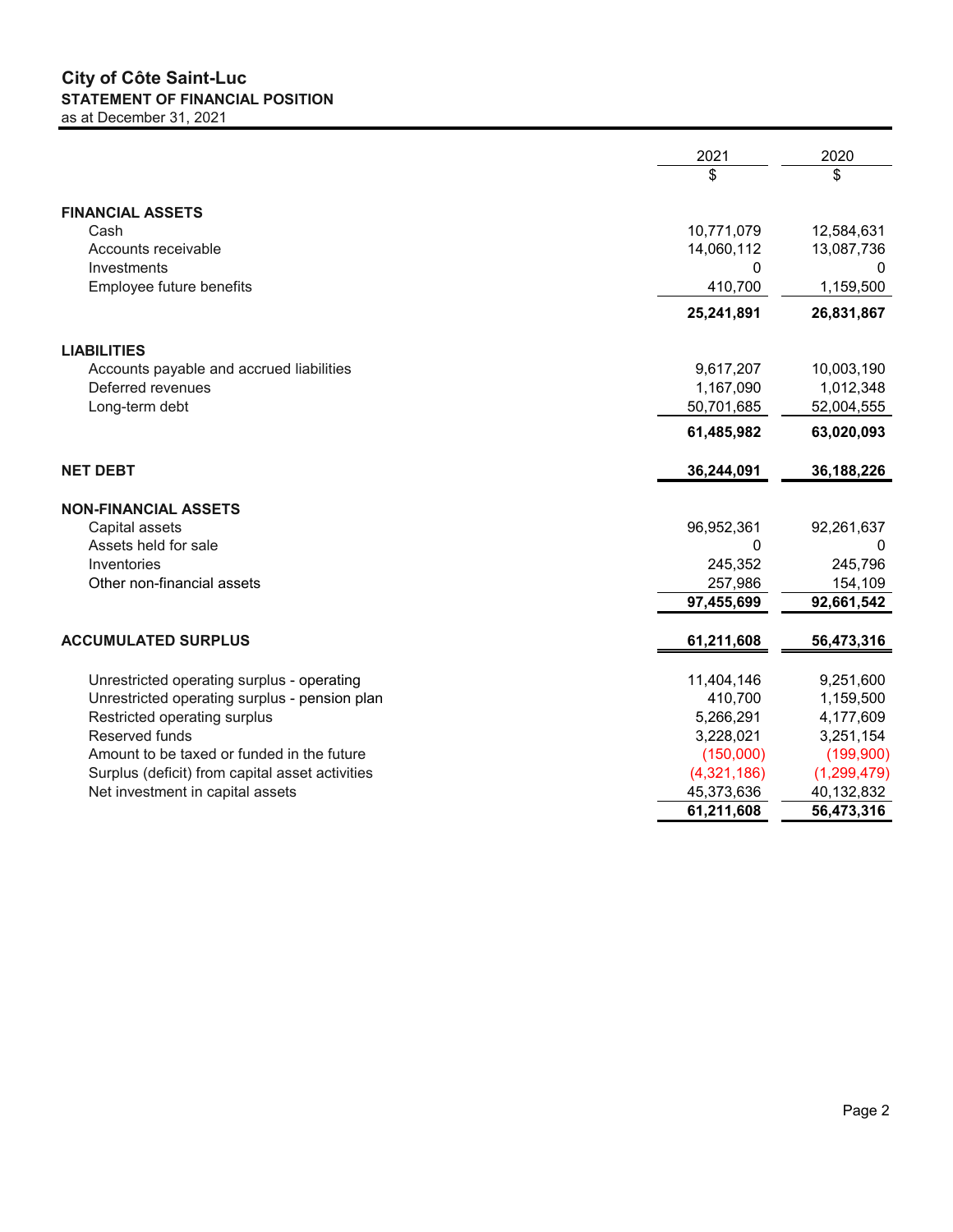#### **City of Côte Saint-Luc STATEMENT OF THE CHANGE IN NET DEBT** for the year ended December 31, 2021

|                                      | 2021                |                | 2020           |
|--------------------------------------|---------------------|----------------|----------------|
|                                      | <b>Budget</b><br>\$ | Actual<br>\$   | Actual<br>\$   |
| <b>SURPLUS FOR THE YEAR</b>          | 3,627,720           | 4,738,292      | 8,456,039      |
| <b>CHANGE IN CAPITAL ASSETS</b>      |                     |                |                |
| Acquisition                          |                     | (11, 222, 345) | (6,049,009)    |
| Proceeds from sale                   |                     | 130,791        | 0              |
| Depreciation                         |                     | 6,531,621      | 6,208,015      |
| (Gain)/loss on sale                  |                     | (130, 791)     | 0              |
|                                      | 0                   | (4,690,724)    | 159,006        |
| Change in assets held for sale       |                     | 0              | $\Omega$       |
| Change in inventories                |                     | 444            | (7, 361)       |
| Change in other non-financial assets |                     | (103, 877)     | (11, 403)      |
|                                      | 0                   | (103, 433)     | (18, 764)      |
| <b>CHANGE IN NET DEBT</b>            | 3,627,720           | (55, 865)      | 8,596,281      |
| <b>NET DEBT AT BEGINNING OF YEAR</b> |                     | (36, 188, 226) | (44, 784, 507) |
| <b>NET DEBT AT END OF YEAR</b>       |                     | (36, 244, 091) | (36, 188, 226) |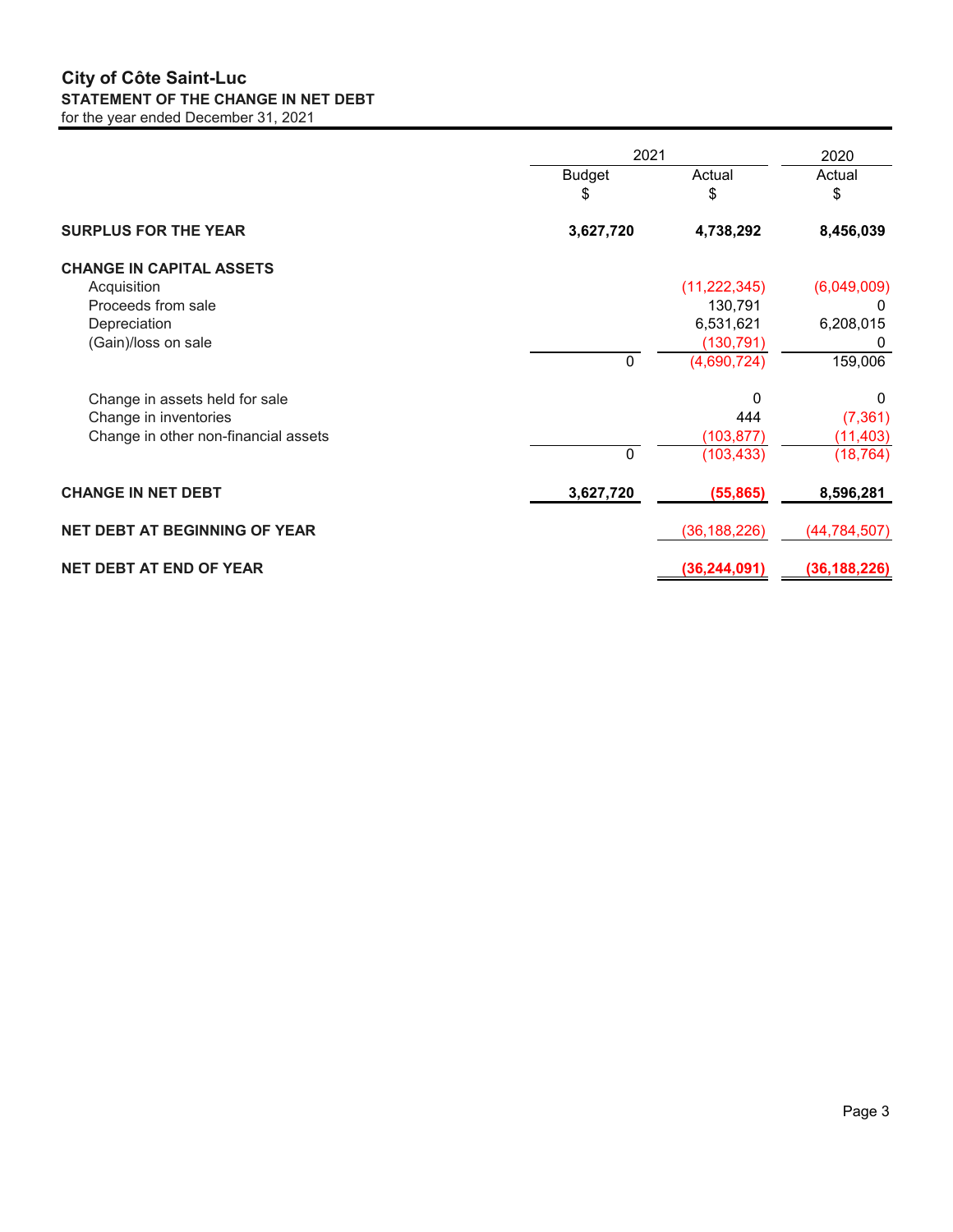#### **City of Côte Saint-Luc STATEMENT OF CASH FLOWS** for the year ended December 31, 2021

|                                                                   | 2021           | 2020             |
|-------------------------------------------------------------------|----------------|------------------|
|                                                                   | \$             | \$               |
| <b>OPERATING ACTIVITIES</b>                                       |                |                  |
| Surplus for the year                                              | 4,738,292      | 8,456,039        |
| Items not affecting cash                                          |                |                  |
| Depreciation                                                      | 6,531,621      | 6,208,015        |
| (Gain)/Loss on sale of capital assets                             | 0              | 0                |
| Transfer - assets held for resale                                 | 0              | 0                |
|                                                                   | 11,269,913     | 14,664,054       |
| Change in non-cash items                                          |                |                  |
| Accounts receivable                                               | (972, 376)     | (1, 130, 665)    |
| Accounts payable and accrued liabilities                          | (385, 983)     | (411, 307)       |
| Deferred revenues                                                 | 154,742        | (137, 192)       |
| Employee future benefits                                          | 748,800        | 342,400          |
| Assets held for sale                                              | 0              | 0                |
| Inventories                                                       | 444            | (7, 360)         |
| Other non-financial assets                                        | (103, 877)     | (11, 404)        |
|                                                                   | 10,711,663     | 13,308,526       |
| <b>CAPITAL INVESTING ACTIVITIES</b>                               |                |                  |
| Acquisition                                                       | (11, 222, 345) | (6,049,009)      |
| Proceeds from sale                                                | 0              | 0                |
|                                                                   | (11, 222, 345) | (6,049,009)      |
| <b>OTHER INVESTING ACTIVITIES</b>                                 |                |                  |
| Investment                                                        |                |                  |
| Acquisition                                                       | 0              | $\boldsymbol{0}$ |
| Change in investments                                             | 0              | 0                |
| Other investments                                                 |                |                  |
| Acquisition                                                       | 0              | 0                |
|                                                                   | 0              | 0                |
| <b>FINANCING ACTIVITIES</b>                                       |                |                  |
| Proceeds from long-term debt                                      | 5,000,000      | 6,000,000        |
| Repayment of long-term debt                                       | (6, 231, 000)  | (5,611,000)      |
| Net change in deferred expenditures related to the long-term debt | (71, 870)      | 379              |
|                                                                   | (1, 302, 870)  | 389,379          |
| INCREASE (DECREASE) IN CASH AND CASH EQUIVALENTS                  | (1,813,552)    | 7,648,896        |
| CASH AND CASH EQUIVALENTS AT BEGINNING OF YEAR                    | 12,584,631     | 4,935,735        |
| CASH AND CASH EQUIVALENTS AT END OF YEAR                          | 10,771,079     | 12,584,631       |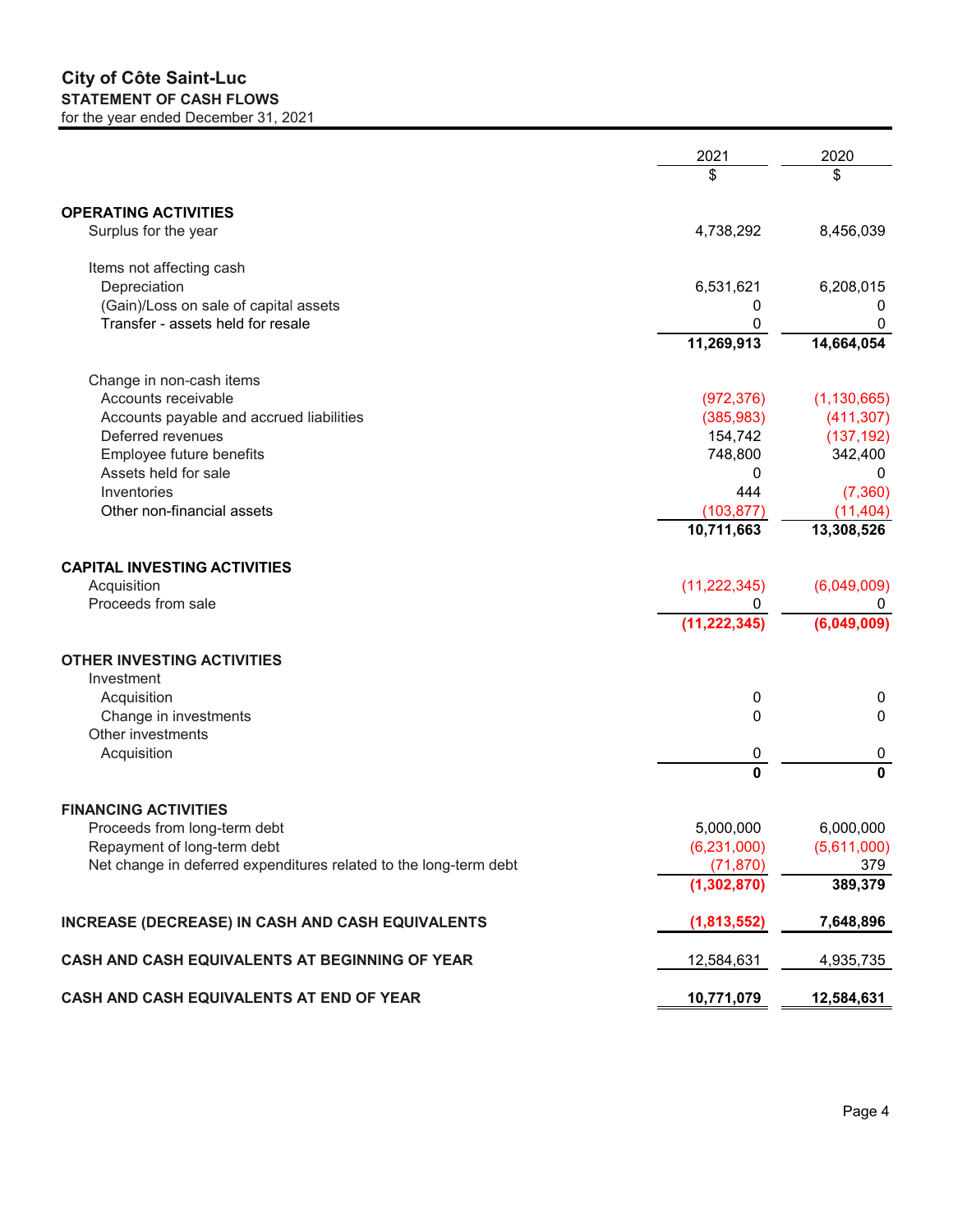#### **City of Côte Saint-Luc OPERATING SURPLUS FOR TAX PURPOSES**

for the year ended December 31, 2021

|                                                                                        | 2021                 |                       | 2020                   |  |
|----------------------------------------------------------------------------------------|----------------------|-----------------------|------------------------|--|
|                                                                                        | <b>Budget</b>        | Actual                | Actual                 |  |
|                                                                                        | \$                   | \$                    | \$                     |  |
| SURPLUS (DEFICIT) FOR THE YEAR                                                         | 3,627,720            | 4,738,292             | 8,456,039              |  |
| Less: Revenues from capital investment activities                                      |                      | (1,787,219)           | (1,036,983)            |  |
| OPERATING SURPLUS BEFORE RECONCILIATION FOR TAX<br><b>PURPOSES FOR THE YEAR</b>        | 3,627,720            | 2,951,073             | 7,419,056              |  |
| <b>RECONCILIATION FOR TAX PURPOSES</b>                                                 |                      |                       |                        |  |
| <b>Capital assets</b>                                                                  |                      |                       |                        |  |
| Depreciation                                                                           |                      | 6,531,621             | 6,208,015              |  |
| Proceeds from sale<br>(Gain) loss on sale                                              |                      | 130,791<br>(130, 791) | 0                      |  |
|                                                                                        | $\pmb{0}$            | 6,531,621             | 6,208,015              |  |
|                                                                                        |                      |                       |                        |  |
| <b>Assets for resale</b>                                                               |                      |                       |                        |  |
| Cost of properties sold or transferred<br>Reduction to value/reclassification          |                      | 0<br>0                | 0<br>$\pmb{0}$         |  |
|                                                                                        | 0                    | 0                     | $\mathbf{0}$           |  |
|                                                                                        |                      |                       |                        |  |
| <b>Investment</b>                                                                      |                      |                       |                        |  |
| Reduction of value                                                                     | 0                    | $\pmb{0}$             | $\mathbf 0$            |  |
| <b>Financing</b>                                                                       |                      |                       |                        |  |
| Repayment of long-term debt                                                            | (5,016,080)          | (5,550,080)           | (4,951,800)            |  |
| <b>Appropriations</b>                                                                  |                      |                       |                        |  |
| Capital investment activities                                                          |                      | (84, 670)             | (21, 534)              |  |
| Unrestricted and restricted operating surplus<br>Financial reserves and reserved funds | 1,445,700            | 0                     |                        |  |
| Amount to be taxed or funded in the future                                             | (7, 440)<br>(49,900) | (43, 175)<br>(49,900) | (887, 853)<br>(49,900) |  |
|                                                                                        | 1,388,360            | (177, 745)            | (959, 287)             |  |
| <b>NET</b>                                                                             | (3,627,720)          | 803,796               | 296,928                |  |
| OPERATING SURPLUS FOR TAX PURPOSES FOR THE YEAR                                        |                      |                       |                        |  |
|                                                                                        | 0                    | 3,754,869             | 7,715,984              |  |
| <b>Local Surplus</b><br><b>MAMH COVID-19 Grant</b>                                     |                      | 3,754,869             | 4,752,364<br>2,963,620 |  |